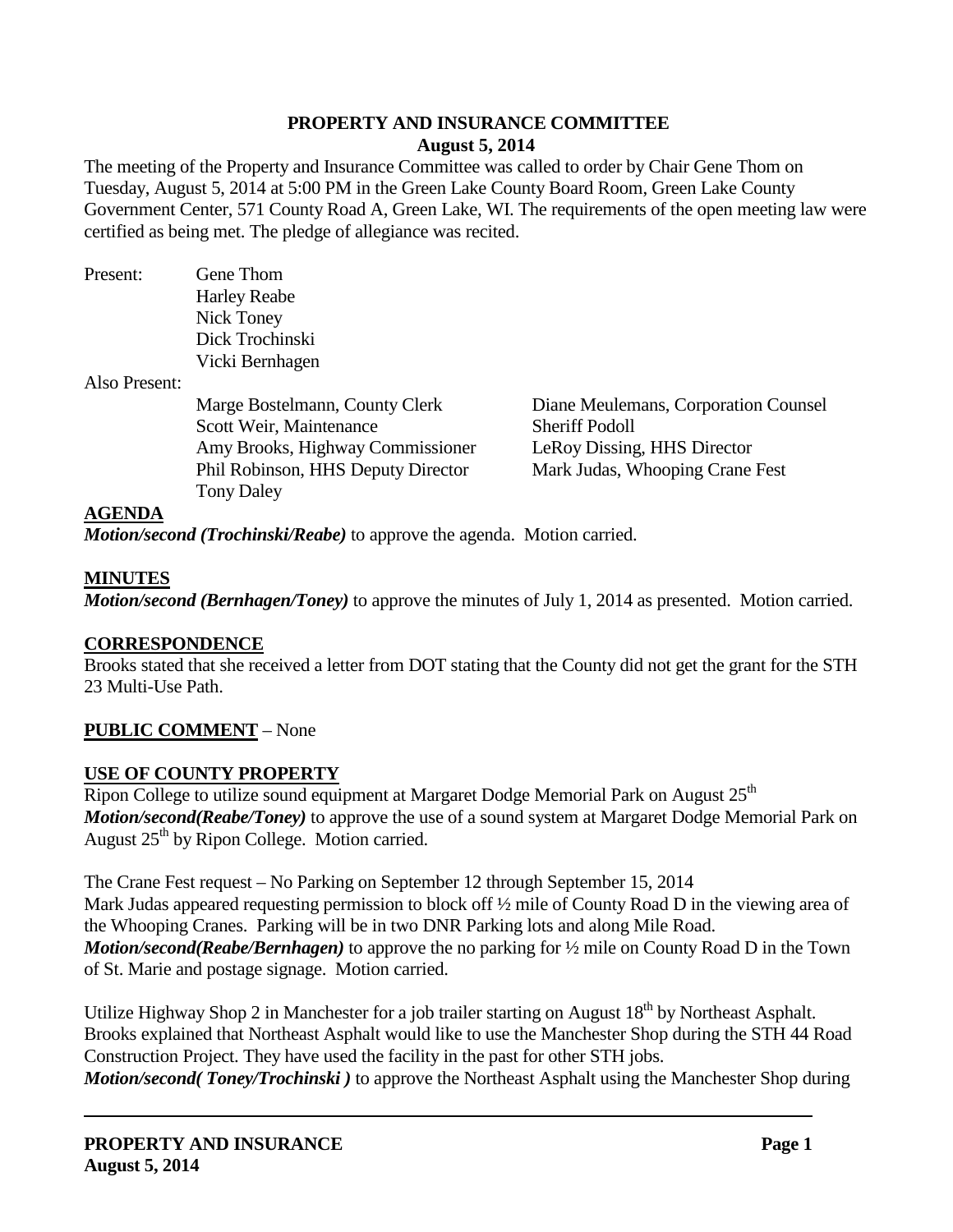the STH 44 project. Motion carried.

# **FOOD PANTRY SIGN**

Dissing stated that he has talked to Weir about putting up a sign identifying the old HHS building for Food Pantry. Weir was planning on signage identifying the building as Maintenance/Parks. A joint sign will be ordered. The sign will be near the road and easy to see. Weir has contact the City of Green Lake to for compliance with city ordinances.

*Motion/second(Toney/Reabe)* to approve the purchase of the joint sign contingent on HHS Board approval. Motion carried.

## **FEEDING AMERICA MOBILE FOOD PANTRY AT THE 500 LAKE STEEL STREET PARKING LOT ON AUGUST 26TH**

There is a movement throughout the state to provide food through the Feeding America Mobile Food Pantry. Food will be distributed to residents and leftover food will go to the Green Lake County Food Pantry. This was scheduled for late August or September but is now schedule for October. Discussion was held. *Motion/second(Trochinski/Reabe )* to approve the use of the parking lot at 500 Lake Steel. Motion carried.

#### **PURCHASE REQUESTS Sheriff's Office**

| Sneriii's Office                      |                                          |                                                     |
|---------------------------------------|------------------------------------------|-----------------------------------------------------|
| Trunk Organizer                       | Truck Vault<br>Premier                   | $$3,145.00 - sole$ vender<br>No Bid                 |
| Prisoner Transport System for Car #55 | $Havey - Pro-gard$<br>Havey – Satina     | $$1,790.00$ – recommended<br>\$1,927.10             |
| Prisoner Transport System for Car #51 | $Havey - Pro-gard$<br>Havey – Setina     | $$2,426.00$ – recommended<br>\$2,764.90             |
| <b>Highway</b>                        |                                          |                                                     |
| <b>Reversible Snow Plow</b>           | Casper's Truck<br>Monroe Truck Equipment | $$6,707.00$ – recommended<br>\$6,635.00             |
| low bid.)                             |                                          | (Monroe price increased 7/14 3% to 5% making Casper |
| <b>IT</b>                             |                                          |                                                     |
| 1 Lenova T540p laptop                 | <b>SHI</b>                               | $$1,870.50 - State contract$                        |
| 3 Lenova T540p laptop                 | <b>SHI</b>                               | $$1,498.41$ ea. $-$ State contract                  |
| <b>Register of Deeds</b>              |                                          |                                                     |
| ScanPro 110                           | Integrated Imaging, Inc.                 | $$6,148.00 - Sole$ provider                         |

*Motion/second(Reabe/Bernhagen)* to approve the purchases as recommended and approved by the Governing Committees. Motion carried.

### **MONTHLY VOUCHERS**

Vouchers were presented: